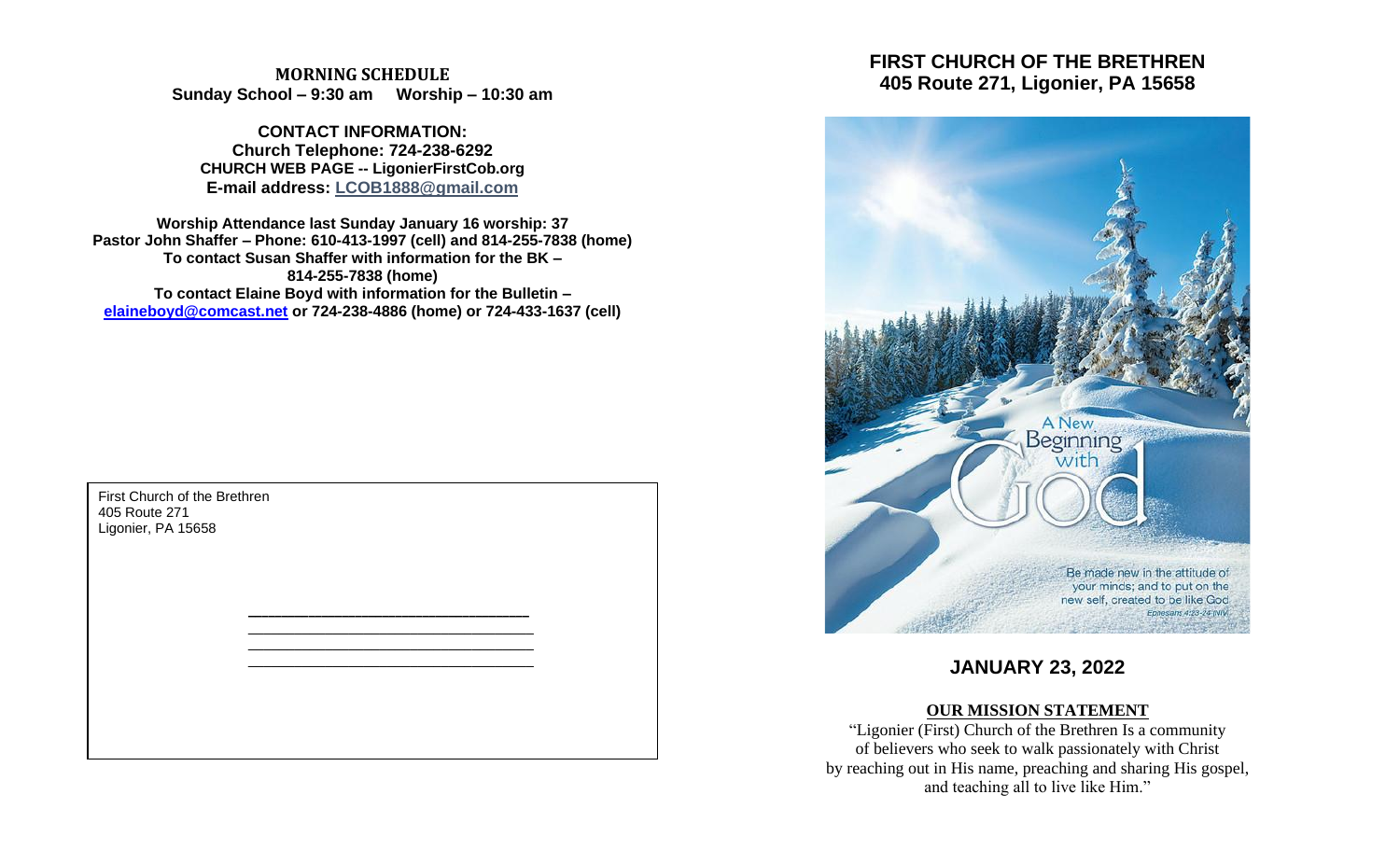#### WELCOME AND ANNOUNCEMENTS

| *HYMN                  |                                                                             | "Amazing Grace"                                                             | No. 202 |
|------------------------|-----------------------------------------------------------------------------|-----------------------------------------------------------------------------|---------|
|                        | Lord, make us ready for great service in your name. AMEN.<br><b>People:</b> |                                                                             |         |
|                        | Leader:                                                                     | Come, let us prepare ourselves for joyful service.                          |         |
|                        | People:                                                                     | ways to serve God.<br>By serving and caring for others, we truly serve God. |         |
|                        | Leader:                                                                     | The promise is sure and true, that Jesus has come to show us the best       |         |
|                        | People:                                                                     | Earth below receives the good news with great joy.                          |         |
|                        | Leader:                                                                     | God's glory is pouring forth from the heavens.                              |         |
| <b>CALL TO WORSHIP</b> |                                                                             | <b>Responsive Reading</b>                                                   |         |

#### INVOCATION PRAYER: *Unison Prayer*

**Leading and Guiding God, you have opened the doors to us for true service. We are encouraged to become involved in ministries of peace and justice. The light of promise is reflected in your Spirit which rests in each one of us. Get us ready to serve you. Guide our lives, as we learn more of what you would have us do. AMEN.**

# OFFERTORY PRAYER: *Psalm 19 (Please sign the attendance sheets)*

Glorious God, the beauty in your creation is awesome. We are often speechless by the majesty of your mountains, oceans, forests and rivers. Yet, you enthrall us with something even as small as a fragile snowflake or a grain of sand. Your genius and power is manifest in the natural world. We share these gifts as stewards of your resplendent creation. We affirm our responsibility to use natural resources in God-honoring ways. Amen.

#### **OFFERING**

PRELUDE

\*DOXOLOGY

CHILDREN'S MESSAGE Stacey Knupp

JOYS AND CONCERNS

PRAYER HYMN **"More Love to Thee"** No. 363

MESSAGE **"Abraham – A Friend of God"** \*CLOSING HYMN **"Jesus Is All the World to Me"** No. 510

SCRIPTURE **Genesis 12:1-9, Hebrews 11:8-12, 17-19 and James 2:23** 

\*BENEDICTION

Pastor: Pastor John Shaffer Lay Leader: Tracy Black Chorister: Ed Wedge Pianist: Pam Zimmerman

Greeters for January: Debra McInchok Counting Steward for January: Dick Jones

#### **ROSES FOR BLESSINGS**

The two vases with pink roses are in honor of the new babies born to families in our congregation.

Chloe James born on 1-13-22 to Amanda (Knupp) and Ken Rhodes.

Chloe is the Granddaughter of Paul and Stacey Knupp and Great-Granddaughter to Sherry Boyd.

Eleanor Jean born on 1-18-22 to Kami (Black) and Zach McVicker.

Eleanor is the Granddaughter of Tracy and Michelle Black and Great-Granddaughter

to Tom Clark. Little Eleanor joins big sister Caroline and Big brother Allister. God Bless these beautiful families.

#### **"OUR DAILY BREAD" DEVOTIONAL**

The daily devotional "Our Daily Bread" for Dec, Jan, Feb is available in the narthex.

#### **PLEASE NOTE: 2021 Financial Statements are in the mailboxes.**

#### **JOYS FROM WEEK OF JANUARY16, 2022**

- It was a delight to have Sharon's mom, Ruth, with us at Bible study on Wednesday
- Our neighbor Betty Roberts is now in Bethlen Home

MORNING PRAYER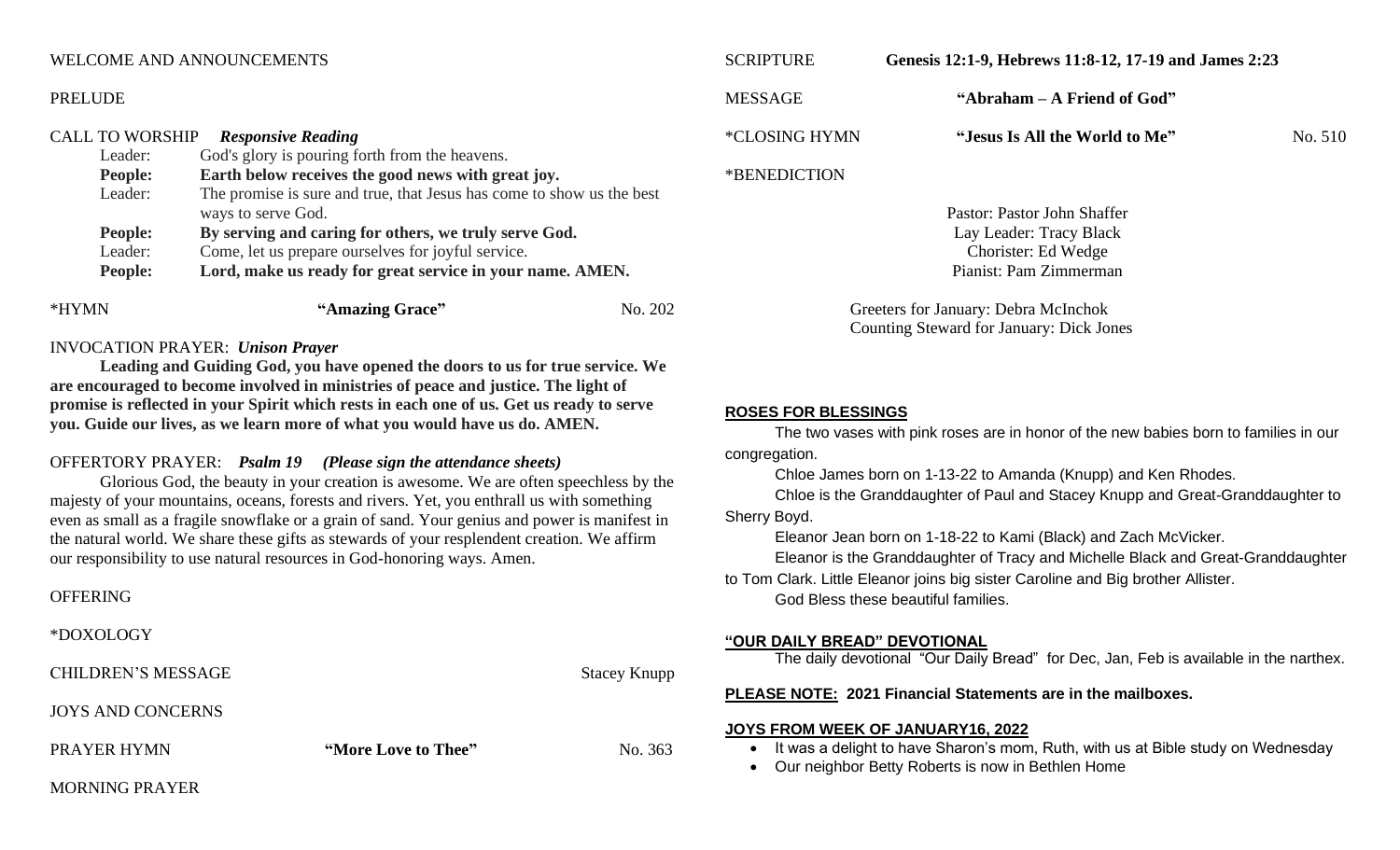#### **OUTREACH FOR JANUARY**

The outreach for January is Souperbowl to benefit the local Food Pantry. Please bring your soup and Jack will see that they get delivered to the distribution center at Holy Trinity Church in Ligonier. Please also remember your gently used shoes, wrapped with a rubber band as this project supports the Honduras orphanage we associate with and bring – And don't forget items for the local Food Pantry.

## **RITA'S CLOSET**

Rita's Closet opens Mondays at the First Church of the Brethren, 10:00 am to 6:00 pm. If you are unable to make it on a Monday, please call Darlene Rummel at 814-243-7156 to schedule a time more convenient. All donated clothes were freely given and are free to you. Please come and check us out.

# **ACTIVITIES THIS WEEK**

**Wednesday, 6:30 pm – Bible Study with Pastor John – We are studying the book of Acts.**

**Thursday, 9:00 am -- The Happy Stitchers** 

#### **Thursday, 9:00 am to Noon – Pastor John's Office Hours UPCOMING EVENTS**

**Saturday, April 9, 2022, Camp Harmony – Hogar Enm,anuel's Dinner/Theater featuring the play "***FLOODED! The First Lockdown***"**

### **Saturday, June 11, 2022 – Memorial Service for Charles and Fay Harr**

#### **\*\*\*CHURCH FAMILY\*\*\***

**We all know that when someone has cancer it not only affects that person, it puts stress on the whole family. Well three families are going through the stress of chemotherapy treatments and we can help with some of that stress. I would like to start a Meal Train in our Church for them. How can I help you ask – Below is a list of the things that you can do.**

- **1. Pick up a Gift Card for a local Restaurant, Giant Eagle, Sheetz, etc. so they will be able to pick up a meal on the way home from treatments, get gas, get snacks for treatments, etc.**
- **2. If you like to cook, a homemade meal would be great: soups and comfort food. Please contact me and we will set up a date and time for the meal. If you cannot deliver the meal, I will pick up the meal and drop it off**

*KINGDOM CONCERNS*

*Jesus Prayer Requests The Glory of God (John 17); Workers for the Harvest (Matthew 9) Spiritual Renewal in our Congregation ALSO: Persecuted Christians; Missions; Peace Workers; Service Persons; National/International Leaders Missionaries to Poland: Ashley and Corby White (23rd of each month, please uphold in special prayer as they will also be praying for us on this date)*

# *WESTERN PA DISTRICT*

*District Office Staff – William Wenger, Amy Bowman, Tina Lehman District Office Phone Number – 814-479-2181 District Moderator – Robert Rummel District Response Team – Herb Ewald District Leadership Team Chair – Pete Kaltenbaugh Camp Harmony Executive Director – Jen Vickroy 2020 Prayer Partner Congregation: Windber Church of the Brethren*

### *COMMUNITY MINISTRIES*

*Unchurched in Waterford, Ligonier Valley (Welco me and Invite them!) Valley Youth Network – Kip Crumrine, Director; Sandy Crumrine, Assistant; Chelsea Carpenter and Kylie Weber, Interns Ligonier Valley Association of Churches – Janet Riordan, President*

# *ALL OF OUR WORSHIP MINISTRY EXPERIENCES*

*\*Future of our church – Please take five minutes at noon every day to pray for ways to encourage the parents, children and young people who could be coming\*\*\**

# *LOCAL CHURCH CONCERNS*

*Deacon Chairperson – Stacey Knupp Church Board/Executive Board Chairmen – Richard Jones, Nurture -- Michelle Black, Stewardship – Becky Kwak, Witness -- Debbie McInchok*

**s/Stacey Knupp**